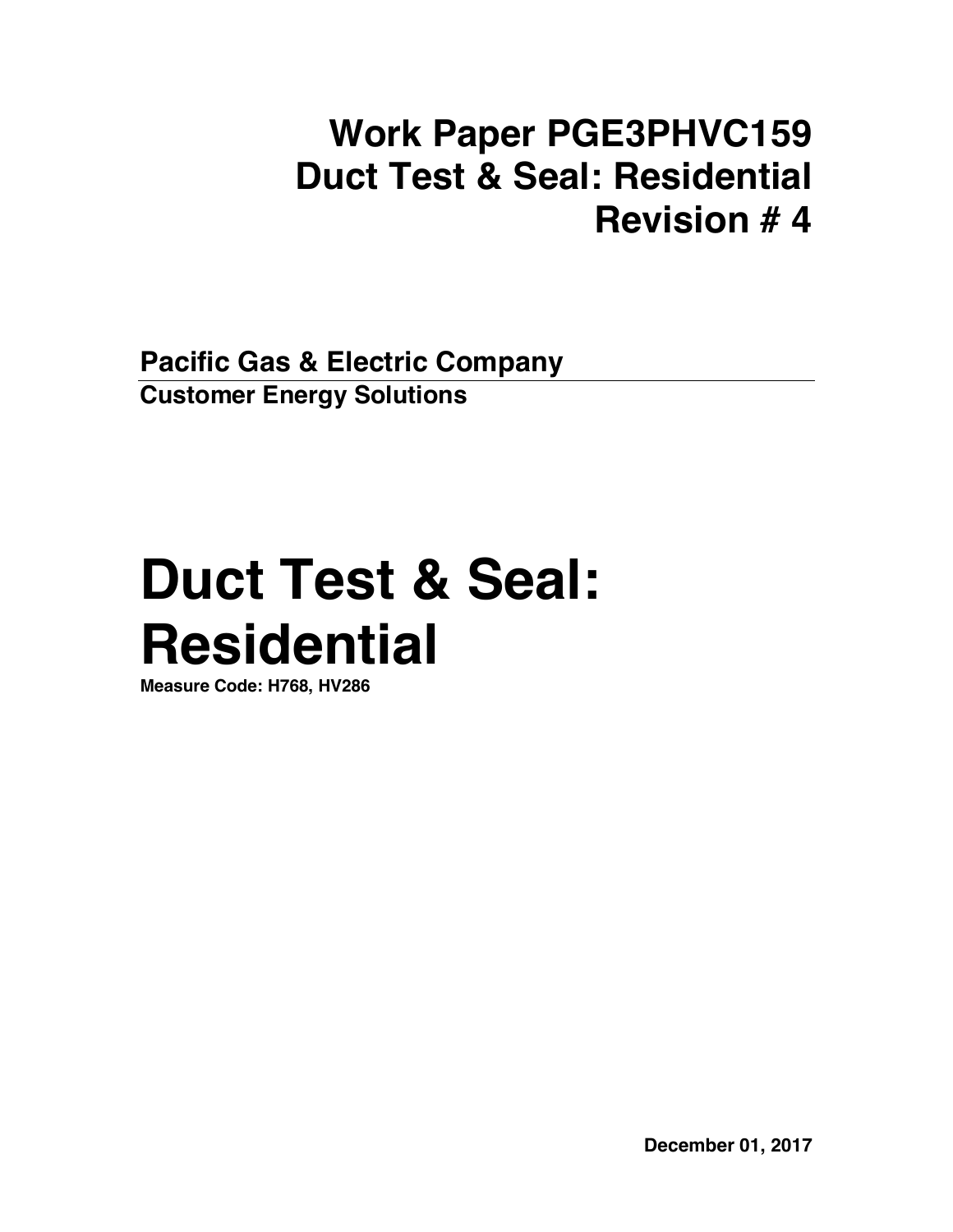## **At-a-Glance Summary**

| <b>Applicable Measure Codes:</b>                | H768, HV286                                                                                                                   |
|-------------------------------------------------|-------------------------------------------------------------------------------------------------------------------------------|
| <b>Measure Description:</b>                     | Duct Test and Seal for residential, air-cooled, direct expansion, air<br>conditioner and heat pump units.                     |
| <b>Energy Impact Common Units:</b>              | kW, kWh and Therms Per Household                                                                                              |
| <b>Base Case Description:</b>                   | Source: DEER2017 READi (Version 2.4.7)<br>Duct leakage greater than 15% of system airflow.                                    |
| <b>Base Case Energy Consumption:</b>            | Source: DEER2017 READi (Version 2.4.7)<br>Varies based on climate zones and building types                                    |
| <b>Measure Energy Consumption:</b>              | Source: DEER2017 READi (Version 2.4.7)<br>Varies based on climate zones and building types                                    |
| <b>Energy Savings</b><br>(Base Case - Measure): | Source: DEER2017 READi (Version 2.4.7)<br>Varies based on climate zones and building types                                    |
| <b>Costs Common Units:</b>                      | \$ per Household                                                                                                              |
| <b>Base Case Equipment Cost (\$/unit):</b>      | \$0                                                                                                                           |
| <b>Measure Equipment Cost (\$/unit):</b>        | Source: 2010-2012 WO017 Ex-Ante Measure Cost Study<br>\$30.62 for Mobile Homes<br>\$71.45 for Single family and Multifamily   |
| <b>Gross Measure Cost (\$/unit)</b>             | Source: 2010-2012 WO017 Ex-Ante Measure Cost Study<br>\$30.62 for Mobile Homes<br>\$71.45 for Single family and Multifamily   |
| Measure Incremental Cost (\$/unit):             | Source: 2010-2012 WO017 Ex-Ante Measure Cost Study<br>\$109.16 for Mobile Homes<br>\$252.69 for Single family and Multifamily |
| <b>Effective Useful Life (years):</b>           | Source: DEER2014<br>18 years EUL and 6 years RUL                                                                              |
| <b>Measure Application Type:</b>                | Retro-Commissioning (RC)                                                                                                      |
| <b>Net-to-Gross Ratios:</b>                     | 0.78<br>Source: DFFR 2014                                                                                                     |
| <b>Important Comments:</b>                      |                                                                                                                               |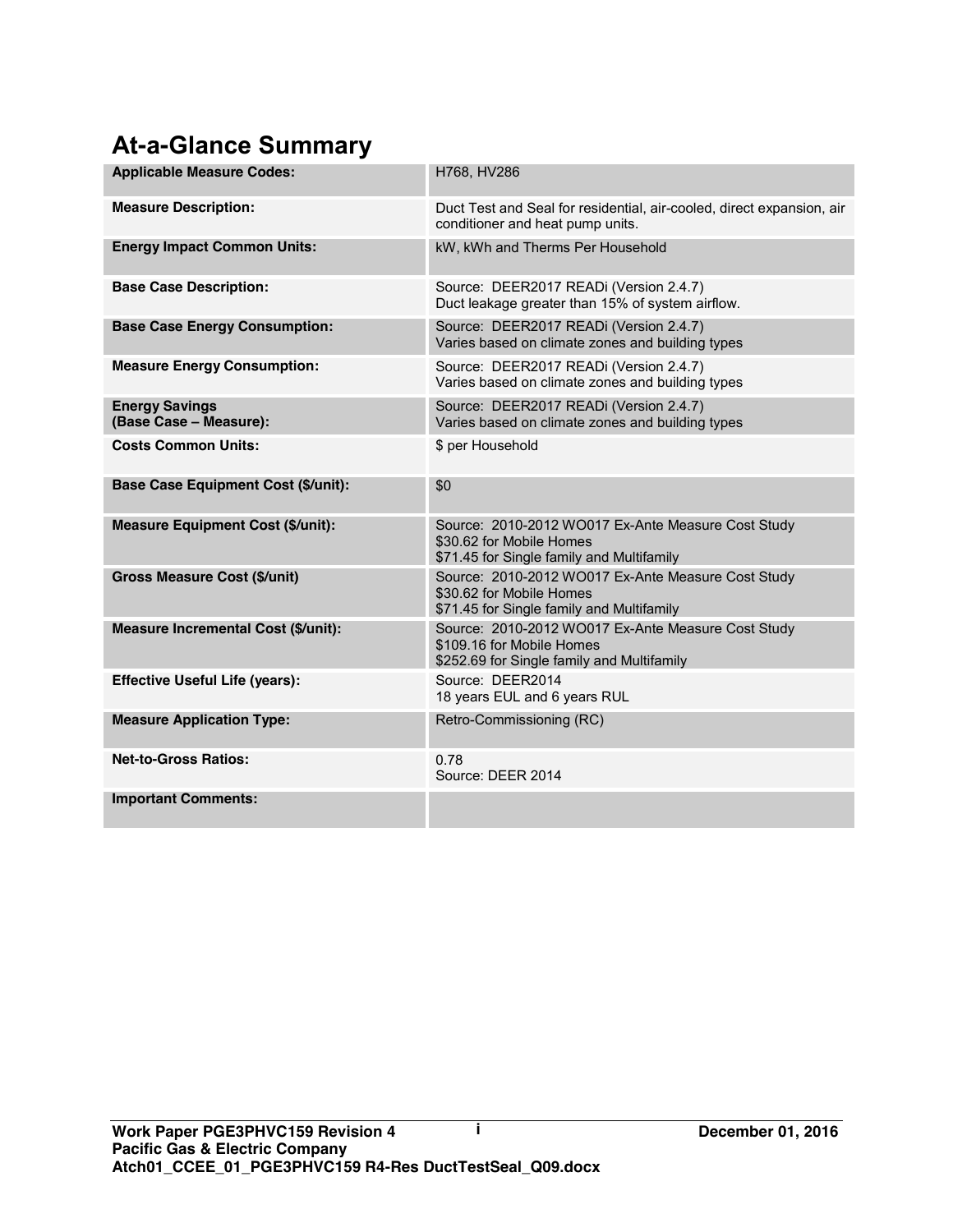## **Document Revision History**

| <b>Revision #</b> | <b>Revision</b><br>Date | <b>Section-by-Section Description of</b><br><b>Revisions</b>                                                                                                                                                                                                                                                    | <b>Author (Company)</b>             |
|-------------------|-------------------------|-----------------------------------------------------------------------------------------------------------------------------------------------------------------------------------------------------------------------------------------------------------------------------------------------------------------|-------------------------------------|
| Revision 0        | 06/01/2012              | Update DEER2011                                                                                                                                                                                                                                                                                                 | Tai Voong (PG&E)                    |
| Revision 0        | 08/28/2012              | At-A-Glance Measure List: Changed<br>Building Vintage.                                                                                                                                                                                                                                                          | Tai Voong (PG&E)                    |
| Revision 1        | 04/23/2014              | Update savings based on<br>DEER2015 READI Tool.<br>Update ISR to reflect new<br>recommended ISR from the May<br>16, 2013 ED disposition.                                                                                                                                                                        | Chris Li (PG&E)                     |
| Revision 2        | 11/20/2015              | Add new high leakage reduction<br>measure (40/35% to 12/15%)<br>Use WO017 for cost<br>Added Direct Install only<br>language<br>Added Program Restrictions and<br>Guidelines language to address<br>"Other" comment in Preliminary<br>Review dated 8/7/2015<br>Grayed out DEER impacts from<br>ex ante submittal | Chris Li (PG&E)<br>Jim Wyatt (PG&E) |
| Revision 3        | 04/01/2016              | • Ex Ante format change                                                                                                                                                                                                                                                                                         | Tai Voong (PG&E)                    |
| <b>Revision 4</b> | 12/01/2016              | DEER2017 Update                                                                                                                                                                                                                                                                                                 | Tai Voong (PG&E)                    |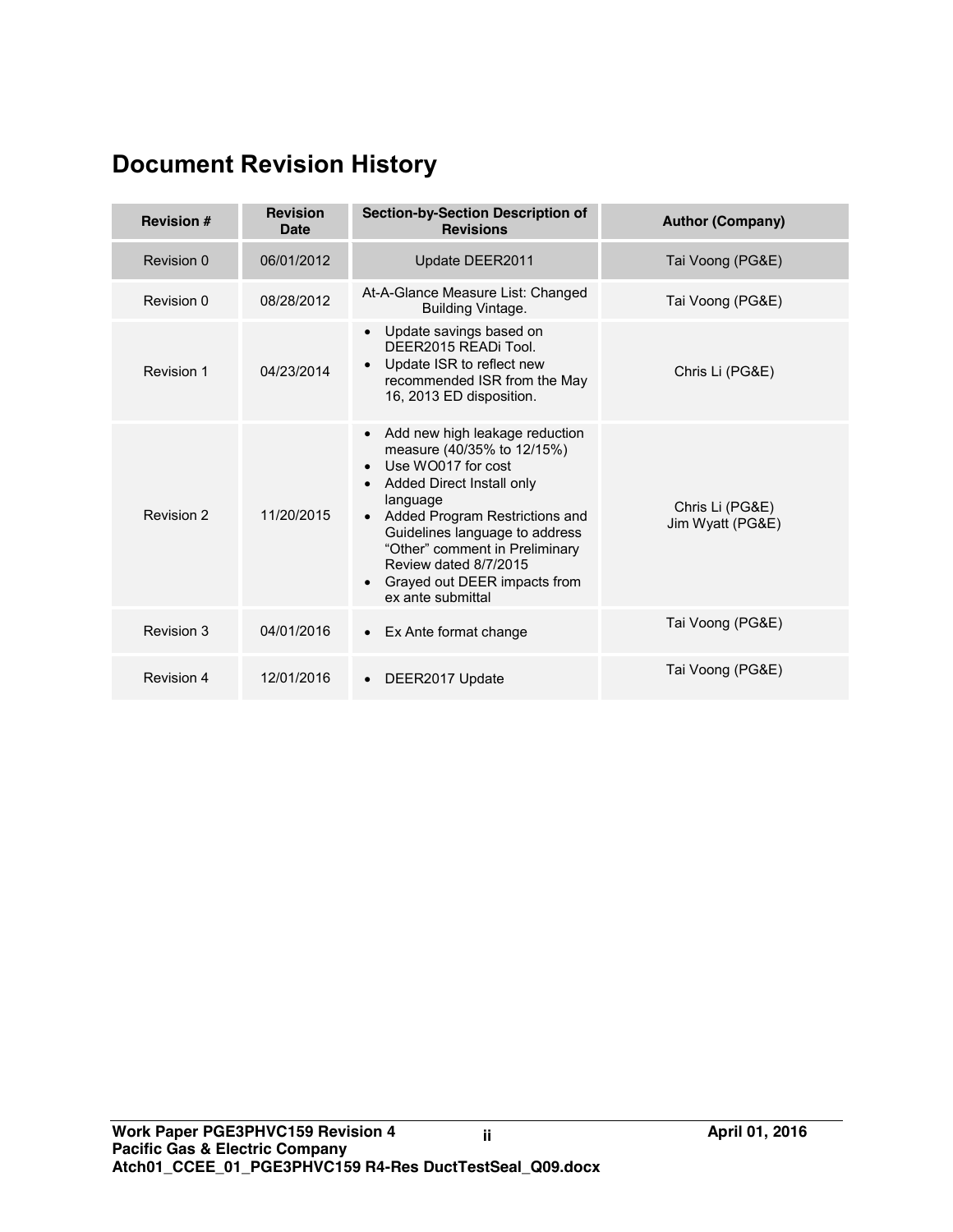## **Section 1. General Measure and Baseline Data**

## *1.1 Product Measure Description & Background*

| Table 1: Base and Measure Cases      |                                                                                                                                                                 |  |  |  |  |
|--------------------------------------|-----------------------------------------------------------------------------------------------------------------------------------------------------------------|--|--|--|--|
| <b>Typical</b>                       | Base case description for High Duct Leakage:                                                                                                                    |  |  |  |  |
| <b>Base Case</b>                     |                                                                                                                                                                 |  |  |  |  |
| <b>Description</b><br>from DEER      | 40% (20% Supply/20% Return) Leakage (single- and multi-family)                                                                                                  |  |  |  |  |
|                                      | 35% Supply Leakage (mobile home)<br>$\bullet$                                                                                                                   |  |  |  |  |
|                                      | Base case description for Medium Duct Leakage:                                                                                                                  |  |  |  |  |
|                                      | 24% (12% Supply/12% Return) Leakage (single- and multi-family)                                                                                                  |  |  |  |  |
|                                      | 25% Supply Leakage (mobile home)<br>$\bullet$                                                                                                                   |  |  |  |  |
|                                      |                                                                                                                                                                 |  |  |  |  |
| <b>Typical</b>                       | Measure case description for High Duct Leakage Reduction:                                                                                                       |  |  |  |  |
| <b>Measure</b><br><b>Description</b> | Residential: Duct Sealing (Total Leakage Reduced from High (35/40%) to Low (15/12%)<br>$\bullet$                                                                |  |  |  |  |
| <b>From DEER</b>                     | (35% to 15% for mobile home and 40% to 12% for single- and multi- family)                                                                                       |  |  |  |  |
|                                      | Measure case description for Medium Duct Leakage Reduction:                                                                                                     |  |  |  |  |
|                                      | Residential: Duct Sealing (Total Leakage Reduced from High (25/24%) to Low (15/12%)<br>(25% to 15% for mobile home and 24% to 12% for single- and multi-family) |  |  |  |  |

The following air conditioners, heat pumps, and furnaces are eligible under the Upstream HVAC program for residential customers:

| PG&E<br><b>Measure</b><br>Codes | SCG/<br><b>SDG&amp;E</b><br>Codes | <b>SCE</b><br><b>Solution</b><br>Code | Measure name                                                                    |
|---------------------------------|-----------------------------------|---------------------------------------|---------------------------------------------------------------------------------|
| HV286                           |                                   |                                       | Residential: Duct Sealing (Total Leakage Reduced from (40/35%)<br>to $(12/15%)$ |
| H768                            |                                   |                                       | Residential: Duct Sealing (Total Leakage Reduced from (25/24%)<br>to $(15/12%)$ |

#### Table 2: Measure Names

#### *Catalog Description –*

The measures presented on this work paper are not in the rebate catalog, they are promoted under our direct install HVAC program. The Duct Test and Seal Programs for residential mobile homes, multi-family homes, and single family homes are part of a comprehensive direct-install approach. Up to two duct tests are conducted; the first or "Test-in" is a system check to determine whether the unit's duct system tightness meets the California Title 24 specifications. If the first check shows that duct tightness exceeds minimum tightness specifications, and the technicians correct the situation, a second test or "Test-out" is conducted to verify proper duct tightness was achieved. The Test-out procedure has assigned energy savings, whereas the "Test-in" procedure has no energy savings.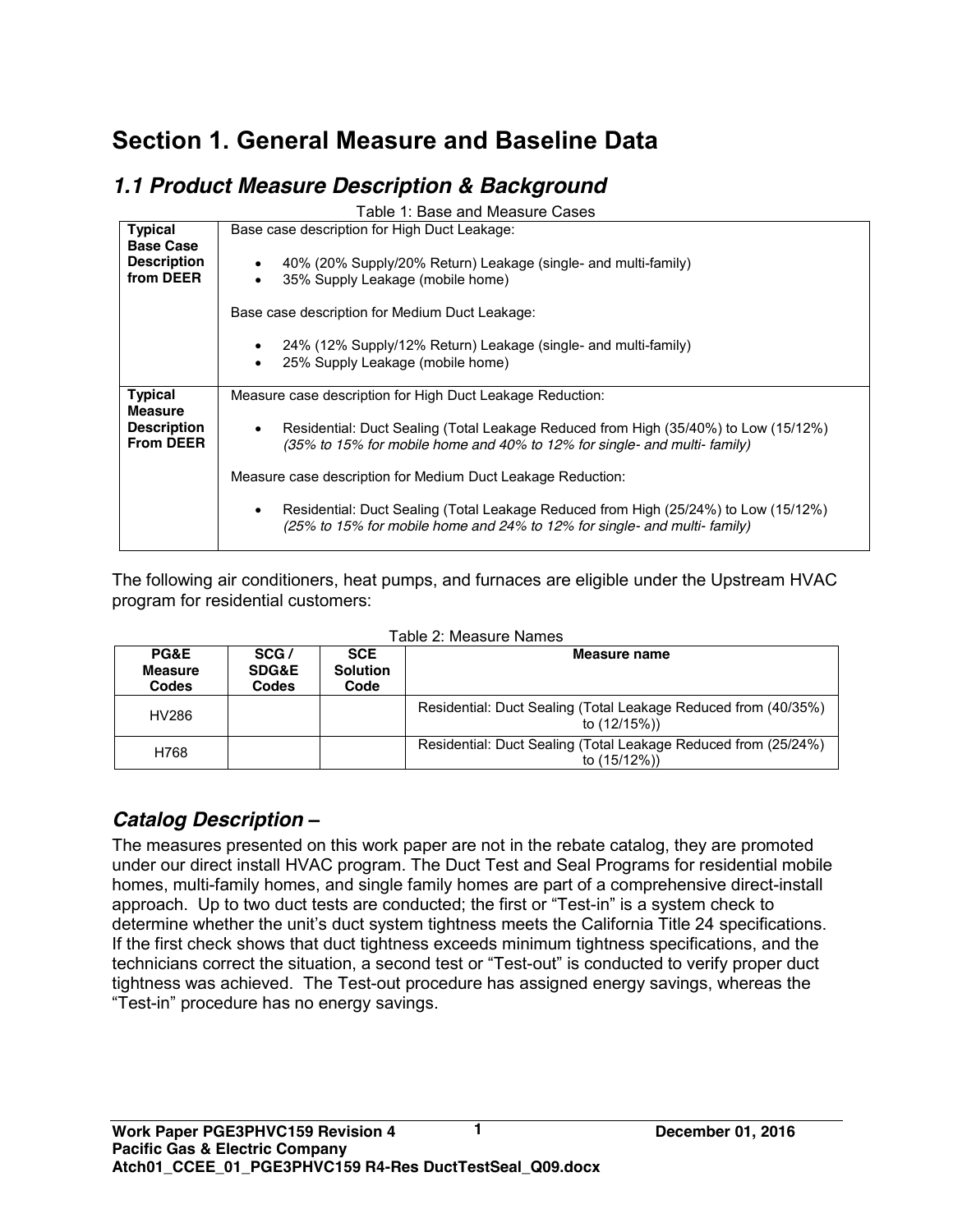## *Program Restrictions and Guidelines*

This product is part of the direct install program and the incentives are provided to the third party implementer and HVAC contractors. Measures are applied to any residential building throughout PG&E territory that uses air-cooled, direct expansion cooling. In coastal climates (i.e. climate zone 1, 3 & 5) cooling requirements will generally be less than the inland zones (i.e. climate zone 2, 4, 11, 12 & 13).

Program design and target market for this measure strictly applies to existing residential HVAC systems, with immediate efforts focusing solely on existing equipment maintenance scenarios as part of a current AC Tune-Up program offering within the Direct Install Mobile Homes Program. To identify these measures as part of existing HVAC systems, the current program design establishes and records existing duct leakage through comprehensive field testing. The duct sealing is then performed while the system is pressurized using a duct blaster fan, ensuring the target leakage thresholds are achieved and documenting work is being performed on an existing system via photos and test results.

## *Terms and Conditions*

Customer must have electricity or gas distributed by PG&E to the installation address. The customer must meet all terms and conditions as described on the program specifications.

## *Market Applicability*

This measure is applicable to duct testing and sealing in residential mobile homes, single family, and multifamily properties containing two or more units.

## *1.2 Product Technical Description*

This work paper covers energy savings for the duct seal measure.

The duct seal measure involves duct tightness testing and sealing of central forced air residential, direct expansion (DX) HVAC systems. When an HVAC system's duct system is leaky on the supply side it will fail to deliver conditioned air to the appropriate spaces, with much of that leakage going directly to the outdoors, thus wasting energy. Return air leakage brings in hot outdoor and attic air which reduces the cooling capacity of the system.

## *1.3 Measure Application Type*

The Delivery Mechanism of these measures is the Direct Install Program. The incentives are provided to the third party implementer and HVAC contractors.

The Program Type/Application Type of these measures is Retro-Commissioning (RC). RC uses the effective useful life (EUL) for the measure life basis.

| rabic of micasure Application Type<br>Code<br><b>Description</b><br><b>Comment</b> |                     |                                                                                                                                                                           |  |
|------------------------------------------------------------------------------------|---------------------|---------------------------------------------------------------------------------------------------------------------------------------------------------------------------|--|
| <b>RC</b>                                                                          | Retro-Commissioning | Measure applied as part of retro-commissioning; Above Pre-<br>Existing energy impacts are applied for the associated EUL period.<br>Full Cost of measure technology used. |  |

|  | Table 3: Measure Application Type |  |
|--|-----------------------------------|--|
|  |                                   |  |

Note: See Appendix A for a comparison of the application types used by and incorporated into SCE systems versus the application types available in the newest revision of DEER 2017. Appendix A will serve as a translation between the outputs of this workpaper and application types used by READi.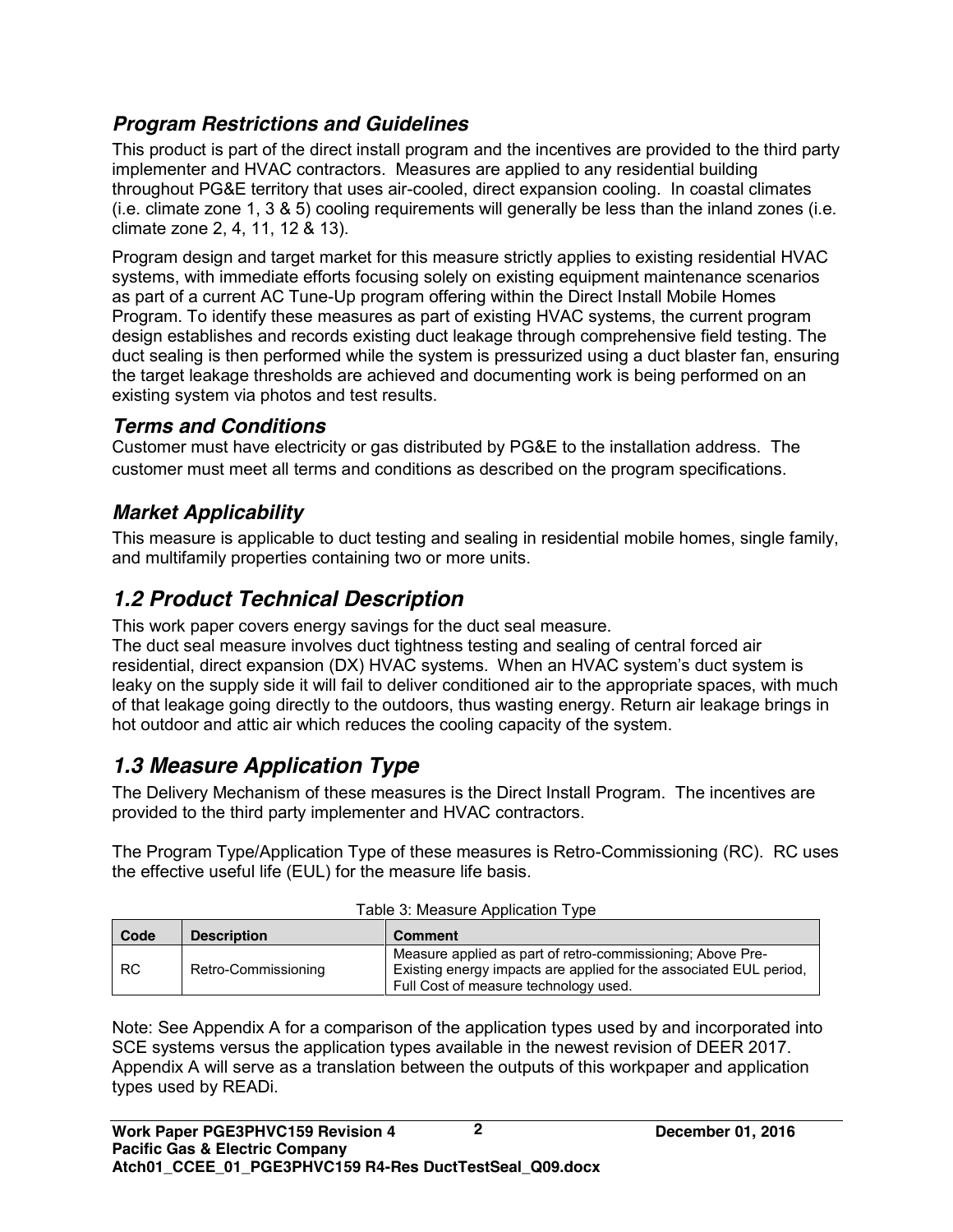## *1.4 Product Base Case and Measure Case Data*

## **1.4.1 DEER Base Case and Measure Case Information**

The DEER2017<sup>1</sup> data cited in this work paper include: peak demand reduction, electric savings, interactive gas savings, equipment useful life, net-to-gross and measure load shapes.

| Table 4: DEER Difference Summary              |                                                       |  |  |  |
|-----------------------------------------------|-------------------------------------------------------|--|--|--|
| <b>DEER Difference Summary Table</b>          |                                                       |  |  |  |
| Modified DEER Methodology<br>No               |                                                       |  |  |  |
| Scaled DEER Measure<br>No.                    |                                                       |  |  |  |
| <b>DEER Building Prototypes Used</b><br>Yes   |                                                       |  |  |  |
| Deviation from DEER<br>None                   |                                                       |  |  |  |
| <b>DEER Version</b><br>DEER2017 READI v.4.4.7 |                                                       |  |  |  |
| DEER Run ID and Measure Name<br>(Sample)      | Res-DuctSeal-HighToLow-wtd; Res-DuctSeal-MedToLow-wtd |  |  |  |

#### **Net to Gross**

The NTG ratio was obtained from the "DEER2011\_NTGR\_2012-05-16.xls" spreadsheet under the "DEER2011 NTGr Values" tab on the www.deeresources.com website. Table 6 below summarizes all applicable DEER based Net-to-Gross ratios for programs that may be used by this measure.

See Section 1.1 Terms and Conditions and Market Applicability to reference the type of program delivery mechanism and customer status used to determine this entry.

|                        | Table 5: Net-to-Gross Ratio                 |            |                  |                          |      |
|------------------------|---------------------------------------------|------------|------------------|--------------------------|------|
| NTGR ID*               | Description*                                | Sector*    | <b>BldgTvpe*</b> | <b>ProgDelivID*</b> NTG* |      |
| Res-sAll-<br>mDuctSeal | Duct Sealing                                | <b>Res</b> | Anv              | PreReb                   | 0.78 |
|                        | $\star$ . I iii iii iii f ii beep almost li |            |                  |                          |      |

\*Denotes that the column is taken from the DEER NTG Table.

## **Installation Rate (GSIA)**

The installation rate (IR) is identified in the calculation attachment. This value is obtained from the support table available in READi. Currently there is no versioning on the installation rate table. To address appropriate selection of the installation rate the date of the workpaper will serve as the last date checked for updated IR values. The installation rate varies by end use, sector, technology, application, and delivery method. The relevant IR values for this measure are shown in Table 6 below.

| Table 6: Installation Rate |                                                                 |         |           |              |                   |  |
|----------------------------|-----------------------------------------------------------------|---------|-----------|--------------|-------------------|--|
| <b>GSIA ID*</b>            | Description*                                                    | Sector* | BidgType* | ProgDelivID* | <b>GSIAValue*</b> |  |
| Res-<br>DuctSeal-<br>PGE   | <b>Residential Duct</b><br>Sealing: Annual<br>Installation Rate | Res     | Any       | Any          | 0.584             |  |
|                            | *Donatos that the column is taken from the DEED CSLA Table      |         |           |              |                   |  |

\*Denotes that the column is taken from the DEER GSIA Table.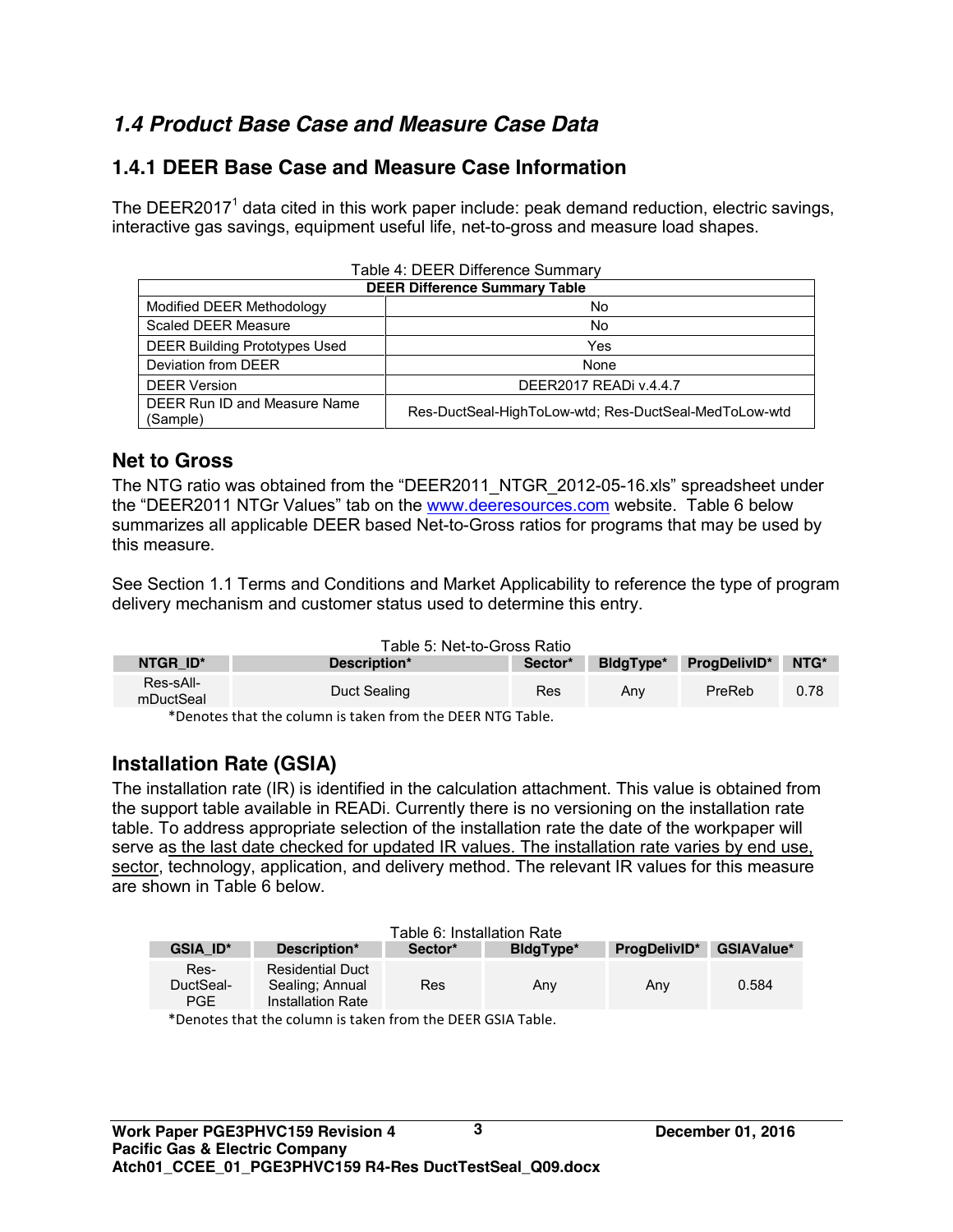#### **Spillage Rate**

Spillage rate will also be applied to measures however the values will not be tracked in the workpapers. The spillage rate will be tracked in an external table to be supplied to the Energy Division.

#### **READi Technology Fields**

To support the development of the ED ex ante tables, select fields from the ex-ante database will be identified in the workpaper. For a full set of values associated with the measures in the workpaper refer the Excel calculation template. (In the event that the READi IDs do not support the technology in this workpaper simply indicate "Non-DEER".)

| <b>READi Field Name</b>     | <b>Air Conditioner</b> |
|-----------------------------|------------------------|
| Measure Case UseCategory    | <b>HVAC</b>            |
| Measure Case UseSubCats     | VentAirDist            |
| Measure Case TechGroups     | HV AirDist             |
| Measure Case TechTypes      | <b>DuctLeak</b>        |
| <b>Base Case TechGroups</b> | HV AirDist             |
| Base Case TechTypes         | DuctLeak               |

Table 7: READi Tech IDs

#### **Effective Useful Life / Remaining Useful Life:**

DEER14 update documentation provides EUL and RUL information to be used for the 2015 program year on www.deeresources.com. The DEER documentation "DEER2014-EUL-tableupdate\_2014-02-05.xlsx" provides the RUL value as 1/3 of the EUL value. The RUL value will only be applied to the first baseline period for retrofit measures that have applicable code that will affect the energy savings. In all other installation types and retrofit with no applicable code that affects the energy savings, the RUL is not applicable to either the first or second baseline period.

To obtain the EUL value the DEER14 update documentation, "DEER2014-EUL-tableupdate 2014-02-05.xlsx" [436], was used. Table 8 below identifies the value/methodology used for the measures in this work paper.

| Table 8: EUL/RUL Value/Methodology |                    |               |               |                    |                    |
|------------------------------------|--------------------|---------------|---------------|--------------------|--------------------|
| <b>READI EUL ID</b>                | <b>Description</b> | <b>Sector</b> | <b>Enduse</b> | <b>EUL (Years)</b> | <b>RUL (Years)</b> |
| HV-DuctSeal                        | Duct Sealing       | Res           | <b>HVAC</b>   | 18                 |                    |

#### **1.4.2 Codes & Standards Requirements Base Case and Measure Information**

| Table 9: Code Summary               |                                                                                                                                   |                 |  |  |
|-------------------------------------|-----------------------------------------------------------------------------------------------------------------------------------|-----------------|--|--|
| Code                                | <b>Applicable Code Reference</b>                                                                                                  |                 |  |  |
| Title 24 (2013)                     | Title 24, 2013 (Residential Compliance Manual-<br>Building HVAC Requirements) Section 120.4,<br>140.4(1), Table 150.0, and RA3.1. | January 1, 2015 |  |  |
| Title 20 (2014)                     | Does not fall under Title 20                                                                                                      |                 |  |  |
| <b>Federal Codes</b><br>(DOE / EPA) | Does not fall under Federal DOE or EPA Energy<br>Regulations                                                                      |                 |  |  |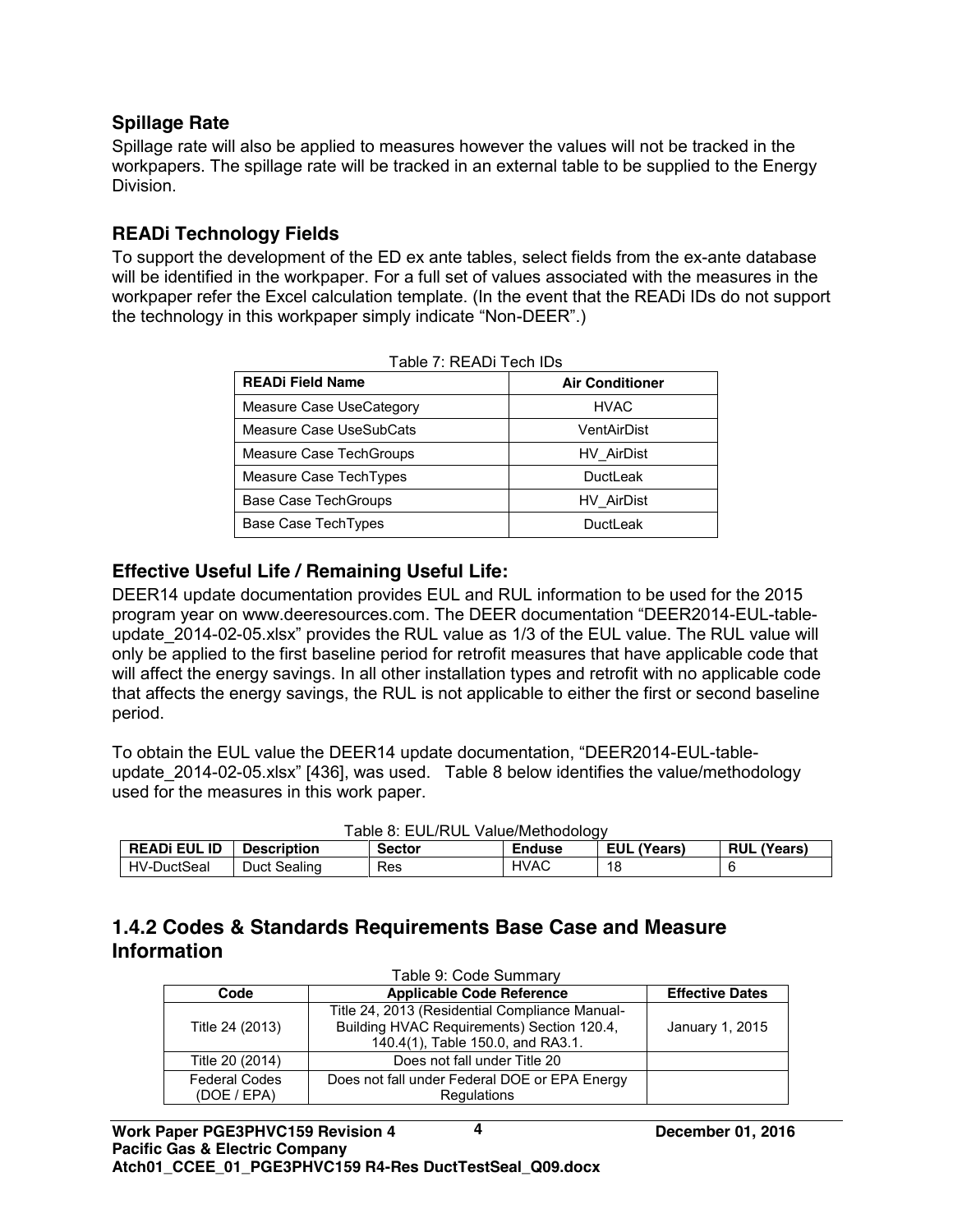**Title 20:** This measure does not fall under Title 20 of the California Energy Regulations.

**Title 24:** This measures do fall under Title 24 2013 of the California Energy Regulations. Under this

regulation, the following is required for any new installation of air-cooled air conditioners and airsource heat pumps:

Duct systems must be sealed and verified if >40 feet of ducts in unconditioned space. Duct system leakage must be ≤15% in total, or ≤10% to the outside. Or, if unable to meet the sealing requirements, all accessible leaks must be sealed and verified by a HERS rater

Mandatory duct insulation requirements (R-6) apply to all new or replacement ducts (not existing or unaltered ducts). When replacing >40 feet of ducts in unconditioned space: CZ1-10 and 12- 13: R-6 CZ11 and 14-16; R-8. HERS verification is required for insulated ducts n conditioned space.

In all climate zones, when new duct systems are installed in unconditioned space, leakage must be ≤6% of the air handler airflow.

*Federal Standards:* This measure does not fall under Federal DOE or EPA Energy Regulations.

## **1.4.3 EM&V, Market Potential, and Other Studies – Base Case and Measure Case Information**

Several studies have been performed concerning the energy savings potential through DTS. The key reports are summarized in this section.

#### **LBNL April 2002 Study<sup>2</sup>**

"Comparison between Predicted Duct Effectiveness from Proposed ASHRAE Standard 152 and Measured Field Data for Residential Forced Air Cooling Systems"; LBNL-50008; Siegel, McWilliams, Walker; April 2008.<sup>2</sup>

The study focused on comparing calculated results from the 2002 version of ASHRAE Standard 152P, "Method of Test for Determining the Design and Seasonal Efficiencies of Residential Thermal Distribution Systems", with field test data. Field tests were performed on cooling systems in 11 homes in California, Nevada and Texas. Some homes had vented attics with ceiling insulation and some had non-vented attics with roof insulation. The systems were tested under various summer conditions and with various amounts of duct leakage. In some cases holes were cut in the duct work to simulate higher leakage rates.

ASHRAE Standard 152 $3$  gives a method for calculating overall duct distribution system efficiency for HVAC systems. The results of the LBNL study showed that the difference between measured duct system delivery effectiveness and that calculated per ASHRAE Standard 152 is approximately 5% if weather data, duct leakage and air handler flow are well known.

#### **ACEEE Summer 1999 Study4**

"National Energy Savings Potential from Addressing Residential HVAC Installation"; 1999 ACEEE Summer Study Proceedings; Neme, Proctor, Nadel; February 1999.<sup>4</sup>

This paper summarizes several studies on various HVAC unit installation problems. For duct sealing, 19 separate studies are cited. Sample sizes vary from three to over 10,000 units. The methods of calculating savings and the sealed tightness of the duct systems vary between the studies. Average duct leakage to outdoors is 270 cfm and energy savings potential is 17%.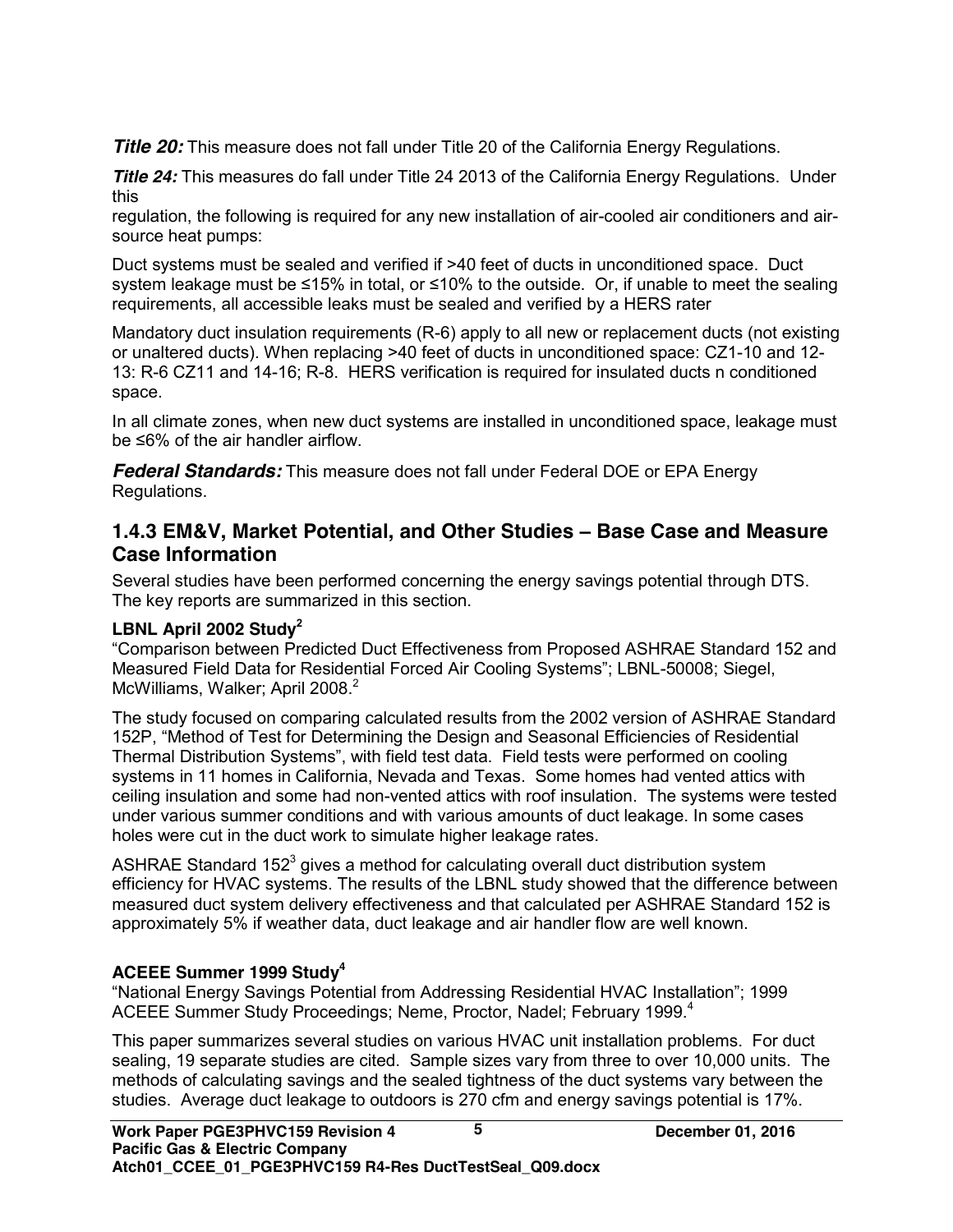#### **LBNL December 1997 Study5**

"Field Investigation of Duct System Performance in California Light Commercial Buildings;" LBNL-40102; Delp, Matson, Tschudi, Modera, Diamond; December 1997.<sup>5</sup>

Duct system performance in fifteen HVAC systems in eight Northern California buildings was evaluated. All of the buildings had ducts located in the cavity between the dropped ceiling and the roof deck. In 50% of the buildings, the cavity was functionally outside the building's air and thermal barrier. The average leakage rate was determined to be 90 cfm/ton or 259 cfm/sq ft of conditioned area.

#### **SCE Light Commercial DTS and RCA Study6**

"A Campaign to Reduce Light Commercial Peak Load in the Southern California Edison Service Territory through Duct Sealing and A/C Tune-Ups"; Modera, Proctor; October 2002.<sup>6</sup>

Light commercial duct systems were tested and sealed in SCE territory. The study includes 447 units tested with 367 sealed. Tests show an average initial leakage rate of 36% with an average post retrofit leakage rate of 6%. Calculated savings per the ASHRAE Standard 152 method are 25% for cooling and 15% for heating.

#### **1.4.4 Assumptions and Calculations from other sources—Base and Measure Cases**

There are no further data or calculations provided for the support of the measures in this work paper. The savings were downloaded from DEER2015 directly.

## **Section 2. Calculation Methods**

Table 10 contains the data files for measures that are taken directly from the DEER 2017 READi Tool with NormUnit as Cap-Tons. The DEER 2017 READi files (EnergyImpacts, RB-HV-MHDuctSeal-25pct-15pct, EnergyImpacts\_RB-HV-MFDuctSeal-40pct-12pct, EnergyImpacts RB-HV-SFDuctSeal-40pct-12pct) were used to modify the NumUnit to reflect the units of "per household".

| PG&E<br><b>Measure</b><br>Code | <b>SCG and</b><br><b>SDG&amp;E</b><br><b>Solution</b><br>Code | <b>SCE</b><br><b>Solution</b><br>Code | <b>Measure Name</b>                                                             | <b>READi Results</b>                |
|--------------------------------|---------------------------------------------------------------|---------------------------------------|---------------------------------------------------------------------------------|-------------------------------------|
| HV286                          |                                                               |                                       | Residential: Duct Sealing (Total Leakage)<br>Reduced from (40/35%) to (12/15%)) | <b>PGE3PHVC159 R4 1-</b><br>12-2016 |
| H768                           |                                                               |                                       | Residential: Duct Sealing (Total Leakage<br>Reduced from (25/24%) to (15/12%))  | PGE3PHVC159 R4 1-<br>12-2016        |

| Install/Program<br><b>Type</b> | <b>Measure</b><br><b>Life Basis</b> | <b>First Baseline Period Gross</b><br><b>Measure Cost (RUL)</b> | <b>Second Baseline Period</b><br>Gross Measure Cost (EUL -<br><b>RUL)</b> |
|--------------------------------|-------------------------------------|-----------------------------------------------------------------|---------------------------------------------------------------------------|
| RC                             | EUL                                 | Calculated as Full Measure<br>Cost                              | N/A                                                                       |

Note: For RC measure, First Baseline is the baseline for the full EUL. There is no second baseline.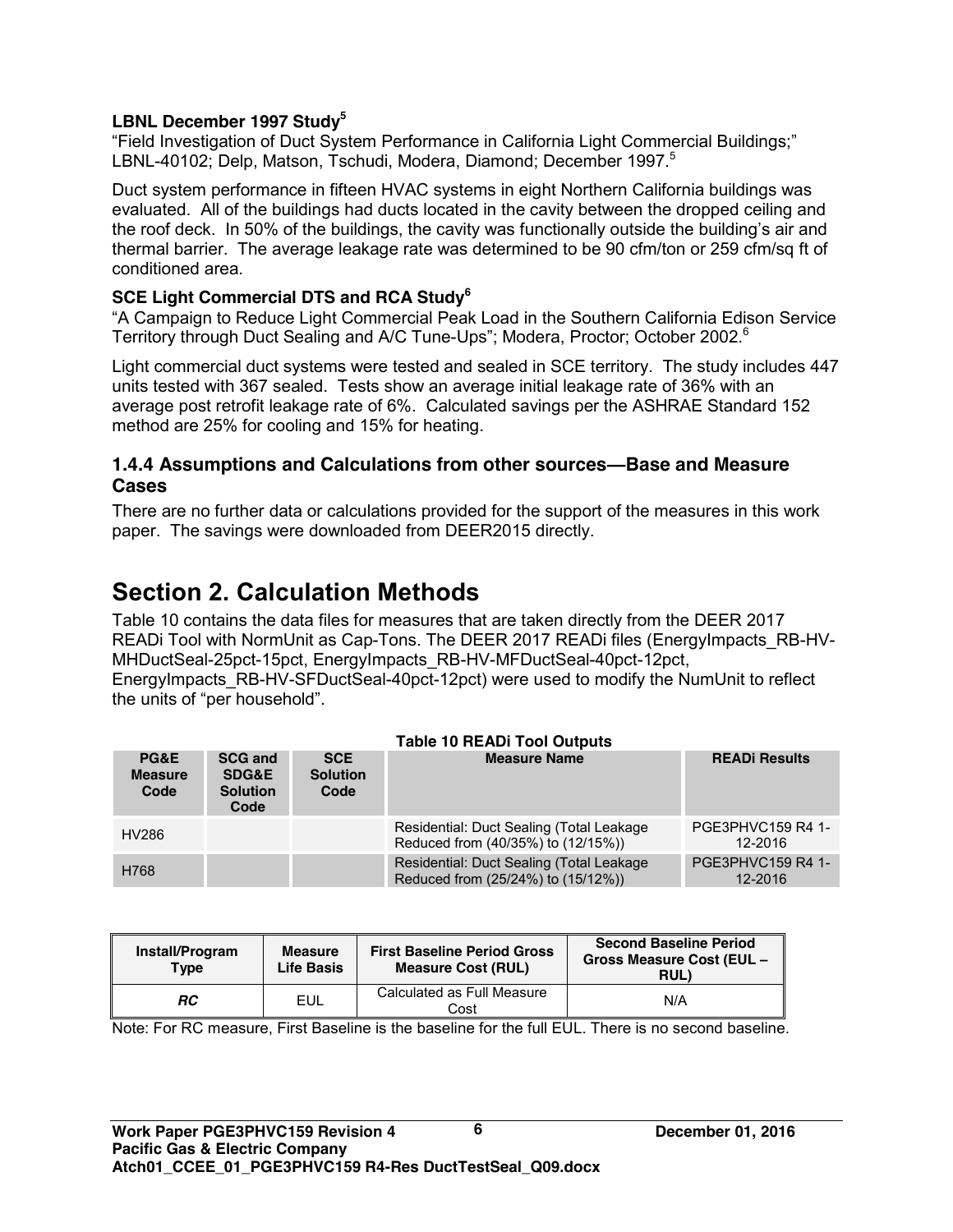## *2.1 Electric Energy Savings Estimation Methodologies*

Energy savings for the duct leakage reduction (Impact ID: Res-DuctSeal-MedToLow-wtd and Res-DuctSeal-HighToLow-wtd) measure were downloaded from the DEER2017 READI tool (v2.4.7). This measure includes HVAC interactive effects savings. *The DEER 2017 READi files (*EnergyImpacts\_RB-HV-MHDuctSeal-25pct-15pct*,* EnergyImpacts\_RB-HV-MFDuctSeal-40pct-12pct*,* EnergyImpacts\_RB-HV-SFDuctSeal-40pct-12pct*) were used to modify the NumUnit to reflect the units of "per household".*

Specified values vary by building types and climate zones. For this work paper, a building type of residential single family, multifamily, and mobile homes was chosen, along with using "existing (weighted DEER vintages)" building vintage and all PG&E nine (9) California Climate Zones.

See accompanying calculation spreadsheet for complete list of measure case savings.

## *2.2. Demand Reduction Estimation Methodologies*

Demand savings for the duct leakage reduction (Impact ID: Res-DuctSeal-MedToLow-wtd and Res-DuctSeal-HighToLow-wtd) measure were downloaded from the DEER2017 READI tool (v2.4.7). This measure includes HVAC interactive effects savings. *The DEER 2017 READi files (*EnergyImpacts\_RB-HV-MHDuctSeal-25pct-15pct*,* EnergyImpacts\_RB-HV-MFDuctSeal-40pct-12pct*,* EnergyImpacts\_RB-HV-SFDuctSeal-40pct-12pct*) were used to modify the NumUnit to reflect the units of "per household".*

Specified values vary by building types and climate zones. For this work paper, a building type of residential single family, multifamily, and mobile homes was chosen, along with using "existing (weighted DEER vintages)" building vintage and all PG&E nine (9) California Climate Zones.

See accompanying calculation spreadsheet for complete list of measure case savings.

## *2.3. Gas Energy Savings Estimation Methodologies*

Gas savings for the duct leakage reduction (Impact ID: Res-DuctSeal-MedToLow-wtd and Res-DuctSeal-HighToLow-wtd) measure were downloaded from the DEER2017 READI tool (v2.4.7). This measure includes HVAC interactive effects savings. *The DEER 2017 READi files (*EnergyImpacts\_RB-HV-MHDuctSeal-25pct-15pct*,* EnergyImpacts\_RB-HV-MFDuctSeal-40pct-12pct*,* EnergyImpacts\_RB-HV-SFDuctSeal-40pct-12pct*) were used to modify the NumUnit to reflect the units of "per household".*

Specified values vary by building types and climate zones. For this work paper, a building type of residential single family, multifamily, and mobile homes was chosen, along with using "existing (weighted DEER vintages)" building vintage and all PG&E nine (9) California Climate Zones.

See accompanying calculation spreadsheet for complete list of measure case savings.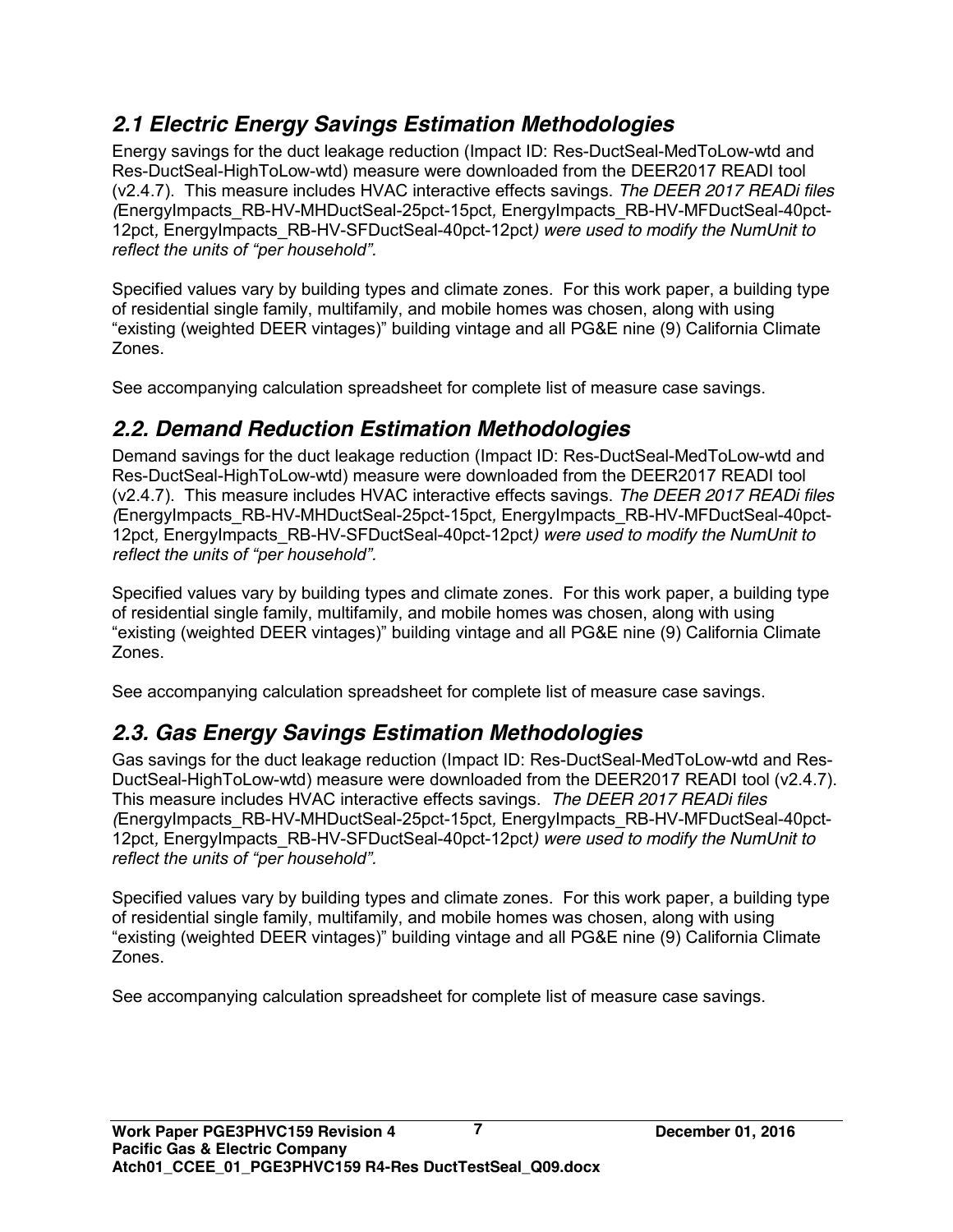## *Section 3. Load Shapes*

## *3.1 Base Case Load Shapes*

The difference between the base case load shape and the measure load shape would be the most appropriate load shape; however, only end-use profiles are available. Therefore, the closest load shape chosen for this measure is the DEER:HVAC\_Eff\_AC load shape. See the KEMA report<sup>7</sup> for a more thorough discussion regarding the load shapes for this measure.

#### **Building Types and Load Shapes**

| <b>Building Type</b> | <b>E3 Alt. Building Type</b> | <b>Load Shape</b>                  |
|----------------------|------------------------------|------------------------------------|
| Residential          | <b>RES</b>                   | 26 = Res. Central Air Conditioning |

## *3.2 Measure Load Shapes*

The measure load shape is the same as the base case load shape, 26 = Res. Central Air **Conditioning** 

## **Section 4. Base Case & Measure Costs**

| Install/Program<br><b>Type</b> | Measure<br><b>Life Basis</b> | <b>First Baseline Period Gross</b><br><b>Measure Cost (RUL)</b> | <b>Second Baseline Period</b><br><b>Gross Measure Cost (EUL -</b><br><b>RUL)</b> |
|--------------------------------|------------------------------|-----------------------------------------------------------------|----------------------------------------------------------------------------------|
| RC                             | EUL                          | Calculated as Full Measure<br>Cost                              | N/A                                                                              |

Note: For RC measure, First Baseline is the baseline for the full EUL. There is no second baseline.

## *4.1 Base Case(s) Costs*

This is a service measure. There are no base case costs.

## *4.2 Measure Case Costs*

The 2010-2012 WO017 Ex-Ante Measure Cost Study $^8$  was used in determining the costs of these measures. The following Transaction types are appropriate to these measures. The Base Case Costs are:

| <b>Measure</b><br>Code | <b>Building</b><br>Type | <b>Transaction</b> | <b>Baseline</b> | Equipment<br>Cost | Labor/<br><b>Installation</b><br>Cost | Maintenance /<br><b>Other Cost</b> | <b>Total</b><br><b>Measure</b><br>Case<br>Cost |
|------------------------|-------------------------|--------------------|-----------------|-------------------|---------------------------------------|------------------------------------|------------------------------------------------|
| H768.<br><b>HV286</b>  | SFM.<br>MFM             | <b>RC</b>          | Ex              | \$71.45           | \$181.24                              | \$0.00                             | \$252.69                                       |
| H768.<br><b>HV286</b>  | <b>DMO</b>              | <b>RC</b>          | Ex              | \$30.62           | \$78.54                               | \$0.00                             | \$109.16                                       |

*All costs are noted as \$ per household.*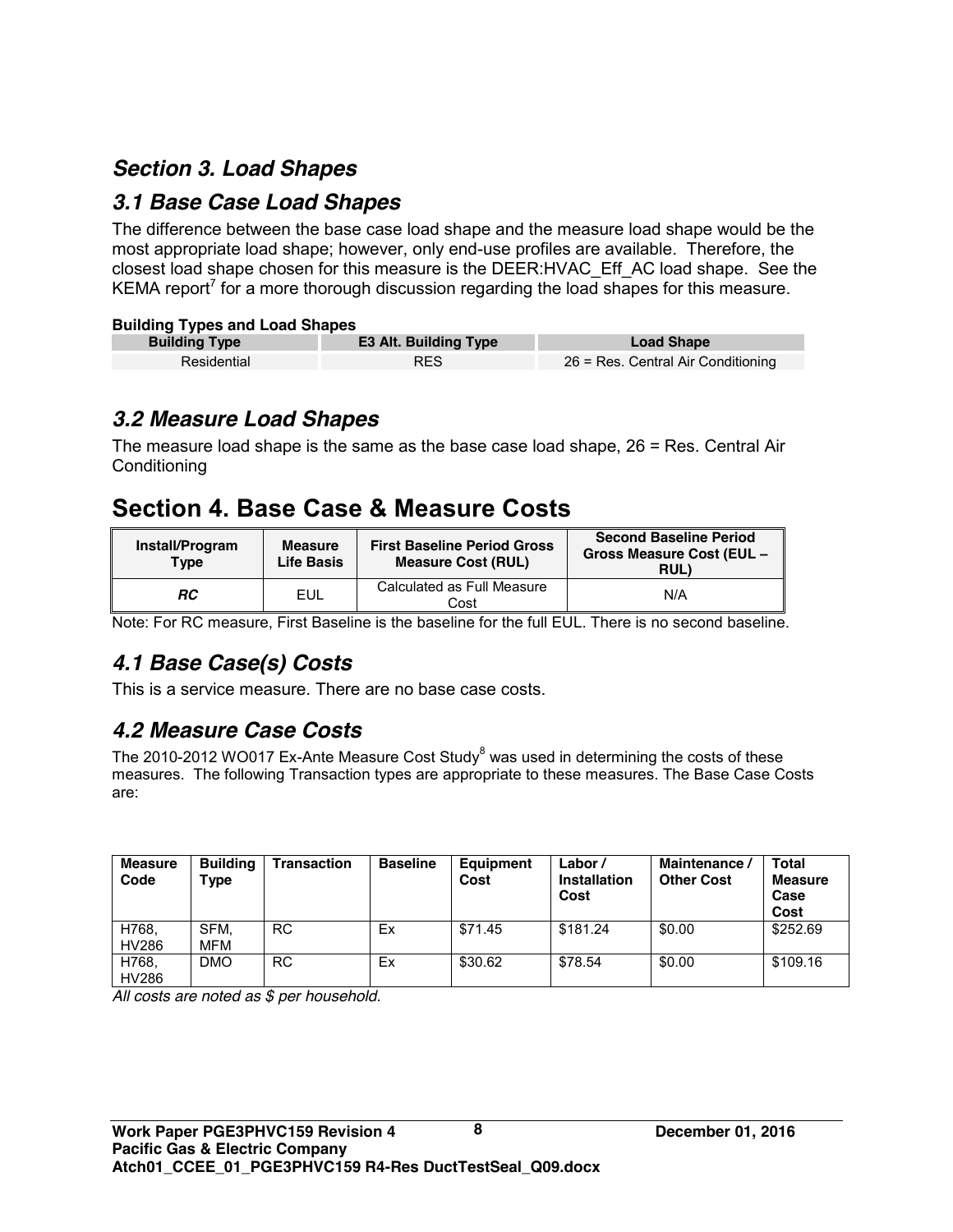## *4.3 Incremental & Full Measure Costs*

| Install/Program<br><b>Type</b> | <b>Gross Measure Cost</b><br>(RUL Period/First Baseline) | <b>Gross Measure Cost</b><br>(EUL-RUL Period/<br><b>Second Baseline)</b> | <b>Incremental Measure Cost</b> |
|--------------------------------|----------------------------------------------------------|--------------------------------------------------------------------------|---------------------------------|
| <b>RC</b>                      | EUL                                                      | Calculated as Full<br>Measure Cost                                       | N/A                             |

Note: For RC measure, First Baseline is the baseline for the full EUL. There is no second baseline.

## **4.3.1** *Full Measure Cost*

Full Measure Cost is the cost to install an energy efficient measure per the CPUC calculators. This definition implies a different meaning depending on the Measure Application type.

This measure transaction type is: RC, so the Full Measure Cost (FMC) is represented by the equation below:

FMC = Measure Equipment Cost + Measure Labor Cost

\*Note: Various complicated price fluctuations are not addressed in these equations, such as future costs due to inflation in labor, future costs due to deflation in material cost, and other variables that cannot be accurately described at this time.

#### **4.3.2 Incremental Measure Costs**

Incremental Measure Cost is the premium cost to install an energy efficient measure over a standard efficiency measure or code baseline measure. While IMC has a straight forward definition depending on the install type, the equation does vary.

This measure transaction type is: RC so the Incremental Measure Cost (IMC) is represented by the equation below:

IMC = Measure Equipment Cost + Measure Labor Cost

\*Note: Various complicated price fluctuations are not addressed in these equations, such as future costs due to inflation in labor, future costs due to deflation in material cost, and other variables that cannot be accurately described at this time.

| <b>Summary Table for Section 4</b> |                         |                    |                 |                   |                                |                                    |                                 |  |  |  |
|------------------------------------|-------------------------|--------------------|-----------------|-------------------|--------------------------------|------------------------------------|---------------------------------|--|--|--|
| <b>Measure</b><br>Code             | <b>Building</b><br>Type | <b>Transaction</b> | <b>Baseline</b> | Equipment<br>Cost | Labor/<br>Installation<br>Cost | Maintenance /<br><b>Other Cost</b> | Total<br>Measur<br>Case<br>Cost |  |  |  |
| H768,<br><b>HV286</b>              | SFM.<br><b>MFM</b>      | <b>RC</b>          | Ex              | \$71.45           | \$181.24                       | \$0.00                             | \$252.69                        |  |  |  |
| H768,<br>HV286                     | <b>DMO</b>              | <b>RC</b>          | Ex              | \$30.62           | \$78.54                        | \$0.00                             | \$109.16                        |  |  |  |

#### **Summary Table for Section 4**

*All costs are noted as \$ per household.*

**Total Measure Case Cost**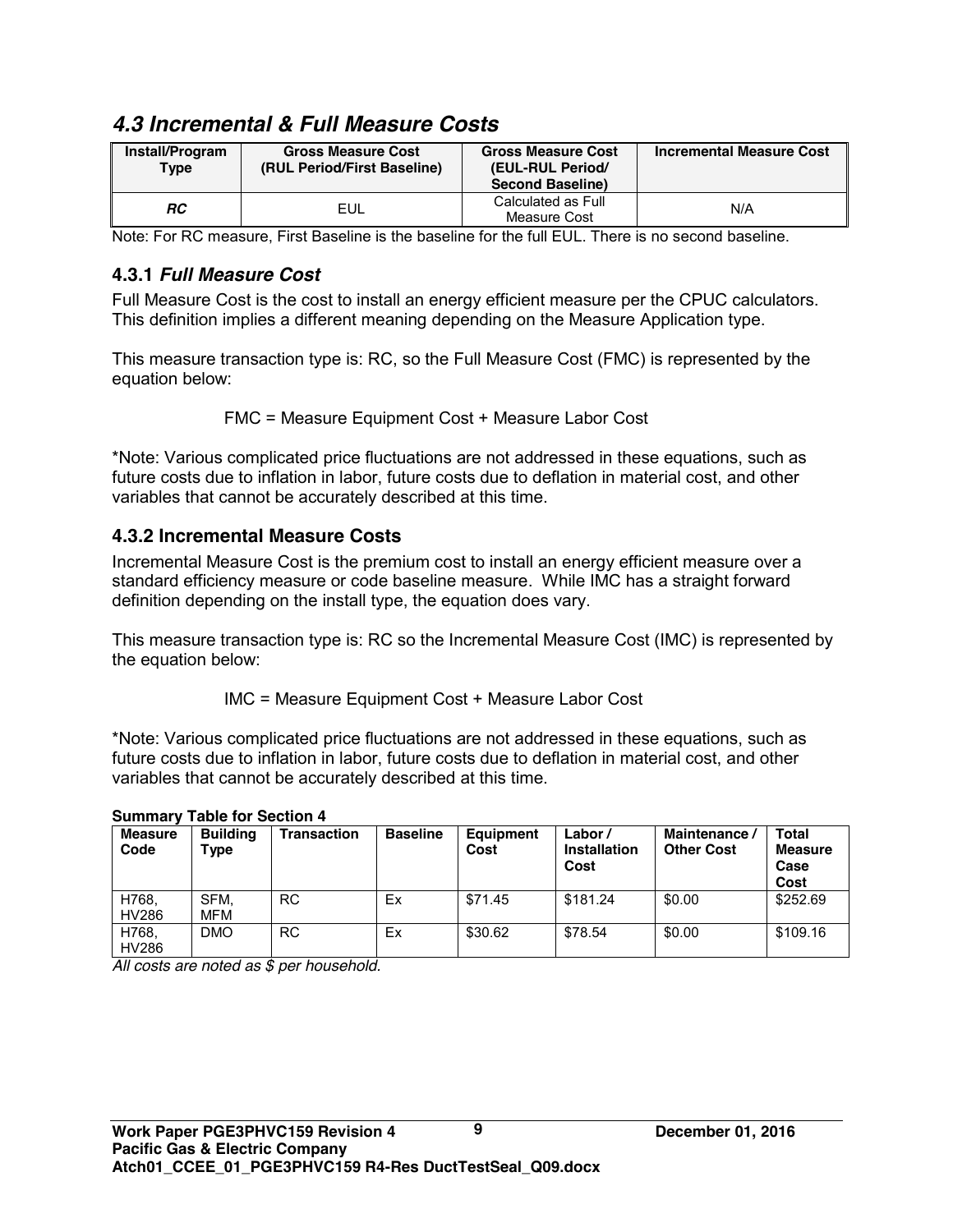## **Input Appendices**

| Code | <b>Description</b>  | <b>Comment</b>                           |
|------|---------------------|------------------------------------------|
| RC   | Retro-commissioning | Single baseline (above code), full costs |

Notes: For RC measure, First Baseline is the baseline for the full EUL. There is no second baseline.

## *A. (1.4.1) DEER Base Case and Measure Case Information*

#### Electric Savings **(ΔW):**

The following table shows impact savings for mobile homes in climate zone 11 for the measures listed in this program and work paper.

| <b>Measure</b><br>ID | <b>Building</b><br>type | <b>Bldg</b><br>Vintage | <b>Climate</b><br>Zone | <b>Electric</b><br><b>Savings</b><br>Watts (kW) | Deer<br>units | <b>DEER</b><br><b>Version</b> | Impact IDs                     |
|----------------------|-------------------------|------------------------|------------------------|-------------------------------------------------|---------------|-------------------------------|--------------------------------|
| H768                 | DMO                     | Ex                     | Z11                    | 0.2741                                          | Household     | DFFR2017                      | Res-DuctSeal-<br>MedToLow-wtd  |
| HV286                | DMO                     | Ex                     | 711                    | 0.5810                                          | Household     | <b>DEER2017</b>               | Res-DuctSeal-<br>HighToLow-wtd |

See accompanying calculation spreadsheet for complete list of measure case savings.

#### **Annual Electric Savings (ΔkWh):**

The following table shows impact savings for mobile homes in climate zone 11 for the measures listed in this program and work paper.

| <b>Measure</b><br>Code | <b>Building</b><br>type | <b>Bldg</b><br>Vintage | Climate<br>Zone | <b>Electric</b><br><b>Savings</b><br>kWh | <b>DEER units</b> | <b>DEER</b><br><b>Version</b> | Impact IDs                     |
|------------------------|-------------------------|------------------------|-----------------|------------------------------------------|-------------------|-------------------------------|--------------------------------|
| H768                   | DMO                     | ЕX                     | Z11             | 241.5                                    | Household         | <b>DEER2017</b>               | Res-DuctSeal-<br>MedToLow-wtd  |
| HV286                  | DMO                     | EX                     | Z <sub>11</sub> | 525.0                                    | Household         | <b>DEER2017</b>               | Res-DuctSeal-<br>HighToLow-wtd |

See accompanying calculation spreadsheet for complete list of measure case savings.

#### Gas Savings **(ΔTh):**

The following table shows impact savings for mobile homes in climate zone 11 for the measures listed in this program and work paper.

| <b>Measure</b><br>Code | <b>Buildin</b><br>g type | <b>Bldg</b><br>Vintage | <b>Climate</b><br>Zone | <b>Interactive</b><br>Only?<br>Yes / No | Gas<br><b>Saving</b><br>s<br><b>Therms</b> | <b>DEER</b><br>units | <b>DEER</b><br><b>Version</b> | Impact IDs                     |
|------------------------|--------------------------|------------------------|------------------------|-----------------------------------------|--------------------------------------------|----------------------|-------------------------------|--------------------------------|
| H768                   | DMO                      | ЕX                     | Z11                    | Yes                                     | 15.16                                      | Household            | <b>DEER2017</b>               | Res-DuctSeal-<br>MedToLow-wtd  |
| HV286                  | DMO                      | ЕX                     | Z11                    | Yes                                     | 33.29                                      | Household            | <b>DEER2017</b>               | Res-DuctSeal-<br>HighToLow-wtd |

See accompanying calculation spreadsheet for complete list of measure case savings.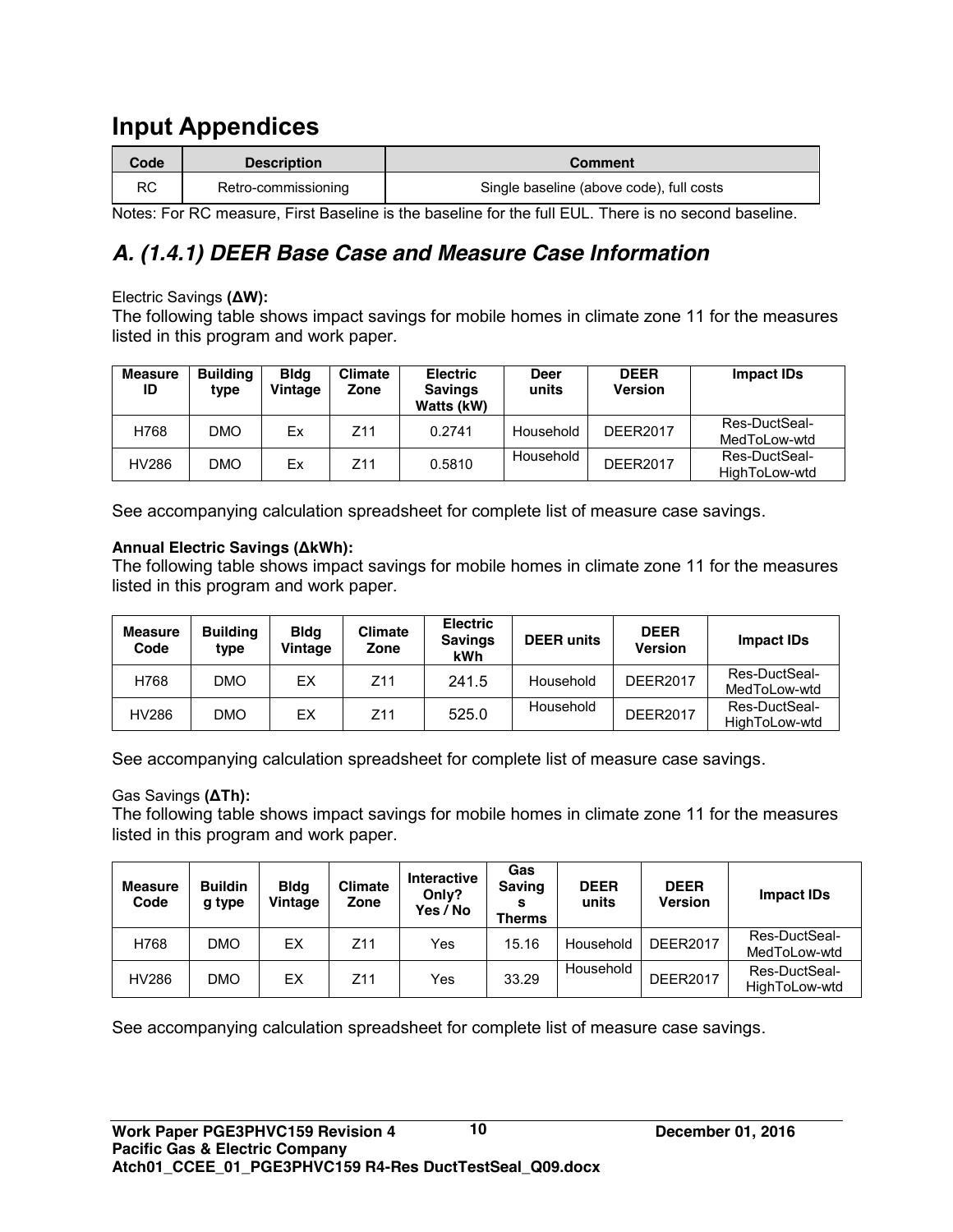#### **Hours of Operation**:

| <b>Building</b><br>type | <b>Bldg</b><br>Vintage | <b>Climate</b><br>Zone | <b>Hours of</b><br><b>Operation hrs/yr</b> | <b>DEER</b><br><b>Version</b> | Impact IDs                     |
|-------------------------|------------------------|------------------------|--------------------------------------------|-------------------------------|--------------------------------|
| SFM, MFM,<br><b>DMO</b> | Ex                     | <b>PGE</b>             | DEER hours (EFLH)                          | <b>DEER2017</b>               | Res-DuctSeal-MedToLow-<br>wtd  |
| SFM, MFM,<br><b>DMO</b> | Ex                     | <b>PGE</b>             | DEER hours (EFLH)                          | <b>DEER2017</b>               | Res-DuctSeal-HighToLow-<br>wtd |

#### **Base Case Costs and Measure Case Costs**

|                 |             |                | $Costs$ (\$) |                |            |                |                         |
|-----------------|-------------|----------------|--------------|----------------|------------|----------------|-------------------------|
| <b>Building</b> | <b>Blda</b> | <b>Climate</b> | <b>Base</b>  | <b>Measure</b> | <b>IMC</b> | <b>DEER</b>    | <b>Impact IDs</b>       |
| type            | Vintage     | Zone           | Case         | Case           |            | <b>Version</b> |                         |
| SFM,            | Еx          | PGE.           | \$0          | \$71.45        | \$181.24   | WO017          | Res-DuctSeal-MedToLow-  |
| <b>MFM</b>      |             |                |              |                |            | report         | wtd                     |
| <b>DMO</b>      | Ex          | <b>PGE</b>     | \$0          | \$30.62        | \$78.54    | WO017          | Res-DuctSeal-HighToLow- |
|                 |             |                |              |                |            | report         | wtd                     |

*All costs are noted as \$ per household.*

#### **Effective Useful Life/ Remaining Useful Life:**

| <b>Building</b>  | <b>Bldg</b> | <b>Climate</b> | EUL   | <b>RUL</b> | <b>DEER</b> | <b>Impact IDs</b>                                        |
|------------------|-------------|----------------|-------|------------|-------------|----------------------------------------------------------|
| type             | Vintage     | Zone           | (vrs) | (vrs)      | Version     |                                                          |
| SFM, MFM,<br>DMO | Ex          | PGE            | 18    |            | DEER2015    | Res-DuctSeal-MedToLow-wtd:<br>Res-DuctSeal-HighToLow-wtd |

#### **In service rate:**

| <b>Building type</b> | <b>Bldg</b><br>Vintage | <b>Climate</b><br>Zone | In service<br>rate | <b>DEER</b><br>Version | <b>Impact IDs</b>                                                |
|----------------------|------------------------|------------------------|--------------------|------------------------|------------------------------------------------------------------|
| SFM, MFM,<br>DMO     | Ex                     | <b>PGE</b>             | 0.584              | <b>DEER2015</b>        | Res-DuctSeal-MedToLow-<br>wtd:<br>Res-DuctSeal-HighToLow-<br>wtd |